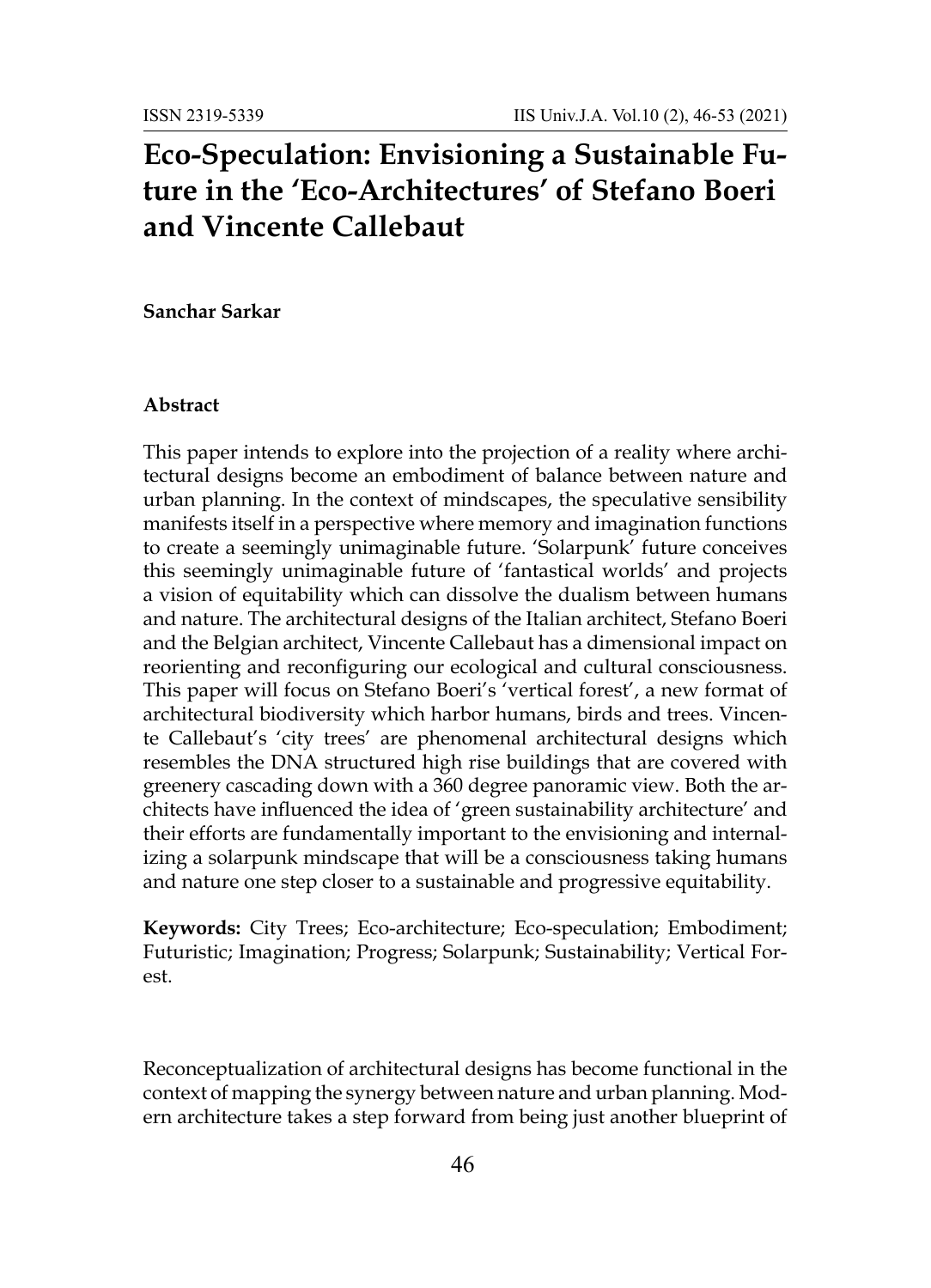living and work places. The architectural sensibility of the 21<sup>st</sup> century has paved the way for envisioning new forms of habitat that can harbor nature and humans in a proper balance. The questions regarding the concerns of sustainability, efficient and minimal uses of energy have shifted the focus of architecture to recreate spaces that can perform a process of continuous reinvigoration in the natural environment. The advent of eco-architecture has un-parallel possibilities that can merge the rift between technological-industrial advancement and concerns regarding the conservation of ecology. The eco-architectural vision embodies a consciousness for preserving and sustaining the environment that can look forward to a future of sustainable urban planning and landscape management. This mode of architecture will be fundamentally responsible for effacing the idea of urban planning as a form of encroachment on natural environment. It will be instrumental in erasing the dispensability of nature and ecology in the face of rapid urbanization.

Eco-architecture locates itself at the disjunction of what we understand as natural environment and the built environment. It has the potential to redefine the capability of built environment and what it can achieve. Constructed environment can reorient and correct theapparent imbalance that has always been so explicit when nature and urbanization collides. In this context it must be considered that futuristic architecture sets a trajectory where the concept of collision between human and nature is not the concern. Futuristic architecture attempts to function with the environmental concerns in a more synchronous and mutually dependent manner. It contests the pre-existing dualism and binary between the existing environment and constructed environment. The transformation of the environmentand its impact on ecology have been much argued upon based on the notions of exploitation, consumption and overuse of natural resources. Urbanization and resettlement have been accused of its landscape changing effects and hence falls under the category of a process detrimental to nature. Green architecture perceives an altogether different approach to the re-envisioning of civilization and its coexistence with nature.

The conceptualization of this architecture is fundamentally dependent on the economy. In fact economy channelize the very approach of modern urban planning in terms of the rawmaterials, energy and production management. Green sustainability architecture functions asa mode of resistance to the degenerative economy. A degenerative economy is responsiblefor the overuse of resources and consequently massive production of wastes. This kind of economy is characteristically linear in nature. Here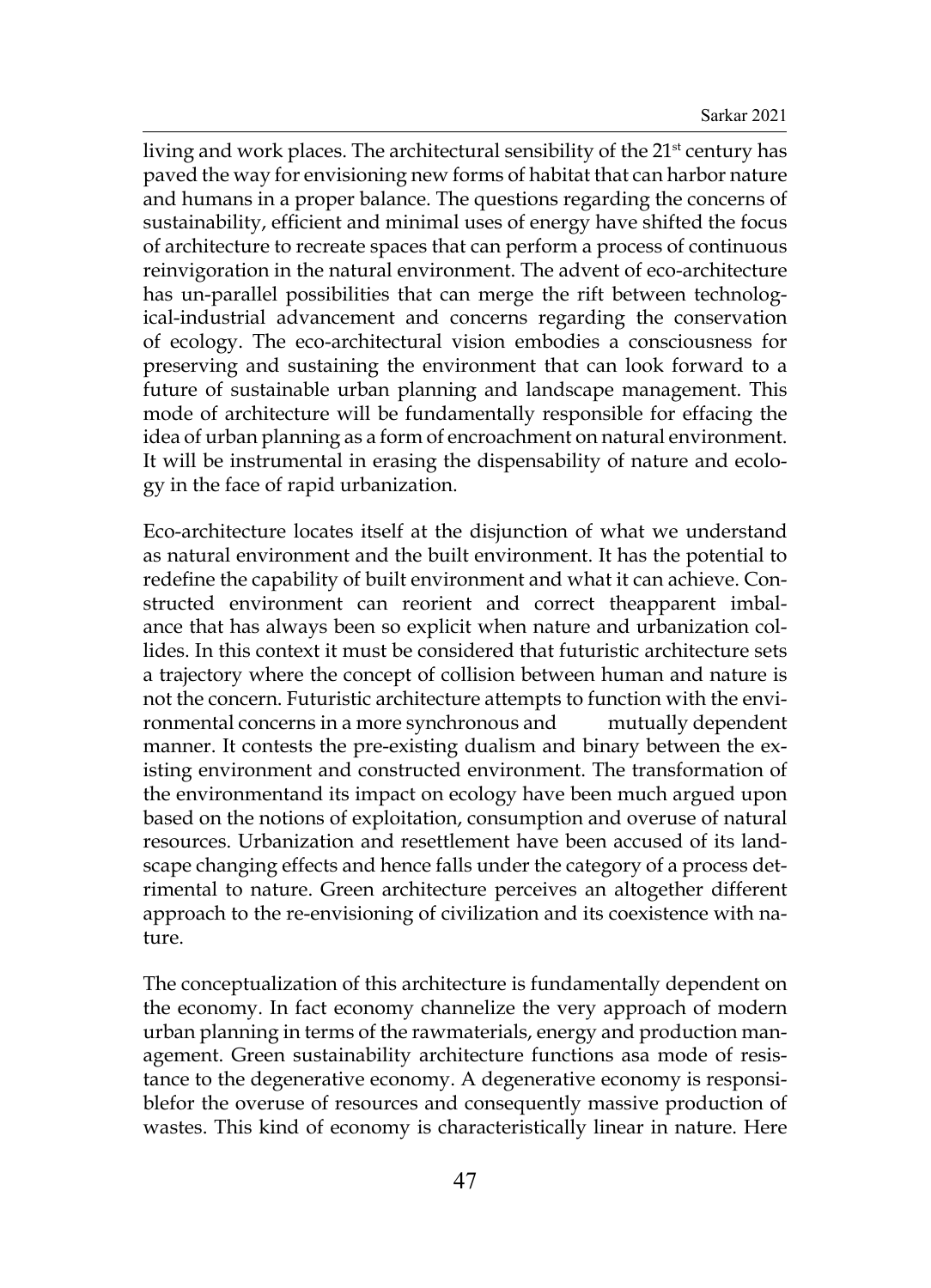the non-renewable resources like fossilfuels initiates the entire process. Humans 'take' the resources. 'Taking' includes all theprocesses like mining, excavation, quarrying, drilling and all other that help humans to extract resources and materials for further production. In the very beginning when humans 'take' they create wastes. So, the initial process of taking and gathering resources produce a considerable amount of primary waste. In the next process, the resources are used to 'make' the desired produce. 'Making' includes all forms of construction and production. The 'made' product is supplied to the market that becomes instrumental in satisfying the varying demands of the people. This process produces what we know as the secondary waste. Finally, the process comes to an end where humans consume and dispose their post-purpose objects as wastes. The linear process divided in three divisions; 'take-make-consume and dispose' is predominant in most of the economies around the world. This consumption and disposal sensibility has initiated a mismanagement of resources and produced wastes in massive quantities. The degenerative economy is explicitly anthropocentric and it excludes, by all means, the concern for nature and its balance.

Eco architecture facilitates the functioning of a regenerative economy which is circular in nature. In a regenerative economy the key factor is renewable energy. This economy can function through two processes, 'the biological cycle' and 'the technical cycle'. Both the processes are restorative, sustainable and energy efficient. We can observe the biological cycle in agriculture and organic farming. Permaculture and gorilla gardeningcan be taken as the best examples where the energy is drawn from the sun rays. The process continues as 'harvest-consume-regenerate'. The waste that is produced is not disposed. It is used as organic manure, fertilizer and fodder. Similarly, in the case of the technical cycle we can observe it as a 'make-use-maintain, reuse or recycle' process. Green sustainabilityarchitecture is dependent on this form of production process. It is interesting to observe the fact that the idea of money and capital will also be redefined in the context of a regenerative circular economy. There will be a huge production of natural capital in terms of the 'post-purpose' objects. The waste which is usually disposed can be reused and recycled to create new materials and objects for building construction.

The impact of eco architecture is immense in the context of eco-speculation. The very idea where architectural designs and living spaces can become an identity in itself. Its performance as an embodiment of nature conservation, sustainability and balance is yet to see its complete praxis. Nonetheless it is a visionary attempt to pragmatize our situation in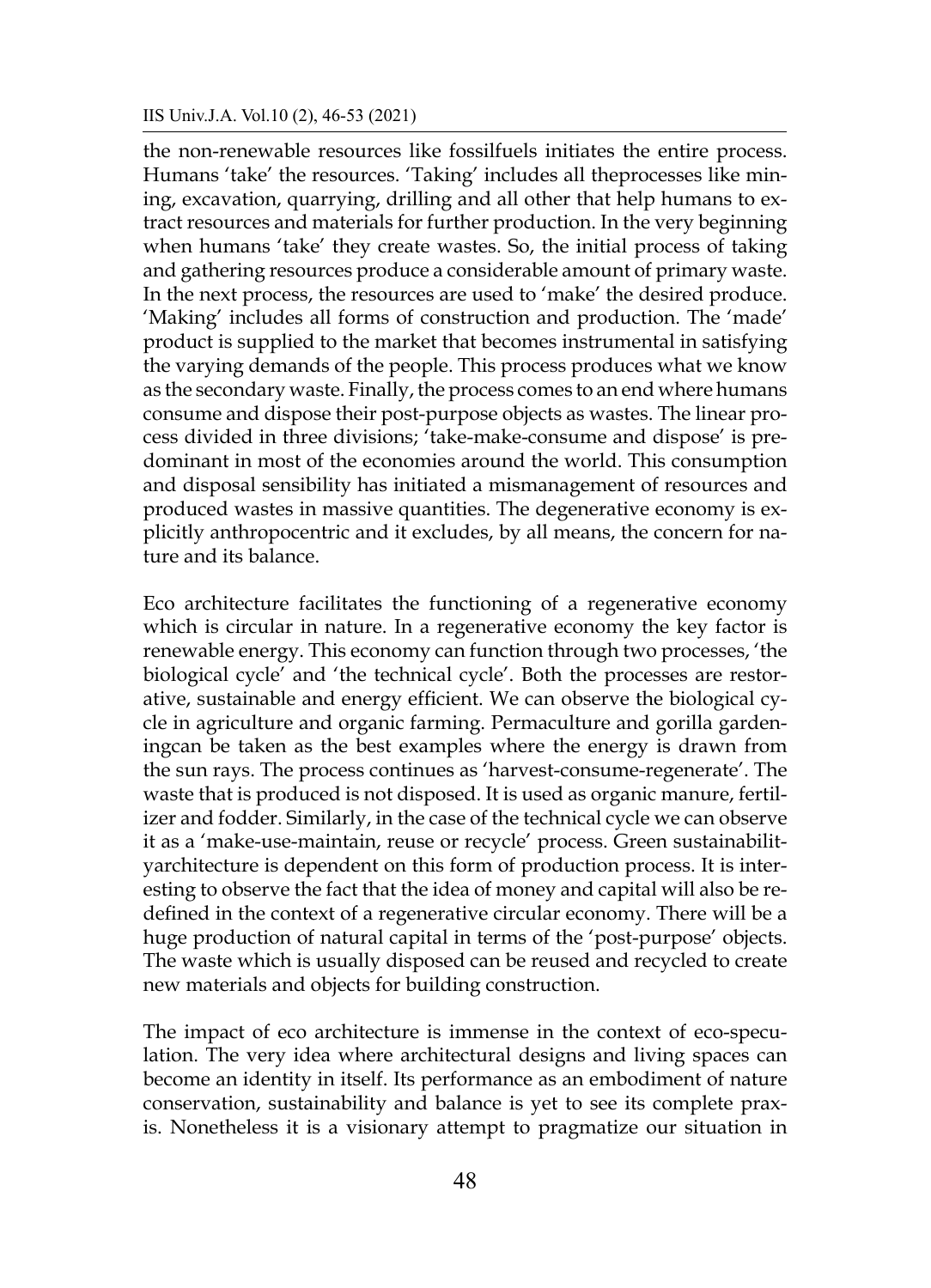terms of population, living conditions, technological advancement and environment. It has created a promising and progressive visual narrative that can integrate the seeminglyimpossible visions of equitability. The limitations of eco-speculation are often characterized by its tendency to project ideas and visions which may seem 'utopian' and far from the understanding of reality. Eco-speculation uses a form of venture hypothesis that assumespossible outcome and probable scenarios that may exist in the future. It is a different perspective that accepts the uncertainty that is so essential to an age and consciousness tornapart by the conflict of disillusionment and hope. But it never limits itsel f within the problematic discourses and understanding of the contemporary. Eco-speculation neverfocuses singularly on critiquing reality. It creates visions and scapes of 'alternative reality' which challenges the predominant pessimism that the condition of ecology and environment is beyond recovery. Eco-speculation directs itself to create mindscapes that can re-enchant the mundane acceptance of the normative. It revitalizes the possibility of a better future where the elements of nature and human can share and develop.

Lawrence Buell's *The Environmental Imagination* portrays how literature represents the natural environment. Buell gives us an extensive account of environmental perception with reference to Thoreau's *Walden*. He elaborates on the possibilities of literary scholarship that imagines a more eco-centric way of existence. He explains and looks into the visionary themes such as the embodiment of nature, place and memory interrelationship and foresight of ecological collapse in the near future due to anthropocentric excesses. Central to this observation is the realization for the need of a better ecological understanding that can chart a new trajectory to conceptualize a unique anthropo-ecological imagination and reality. Eco-speculation derives much of its functional tenets from Lawrence Buell's idea that with the ecological crisis comes a crisis of imagination and rethinking and there is an utmost requirement to chart new and re volutionary ways to balance nature and human relationship.Eco-speculation is an 'avant garde' in the field of imagining the environment, ecology and civilization of the future. Thus, it manifests as the new age understanding of theenvironmental imagination that was fundamentally articulated by a writer like Buell.

Eco architecture is the manifestation of eco-speculative visions that will influence time and space with tangible reality. It has the potential to literally terraform and create sustainable cities and living spaces that will thrive and breathe with the environment. Green sustainabili-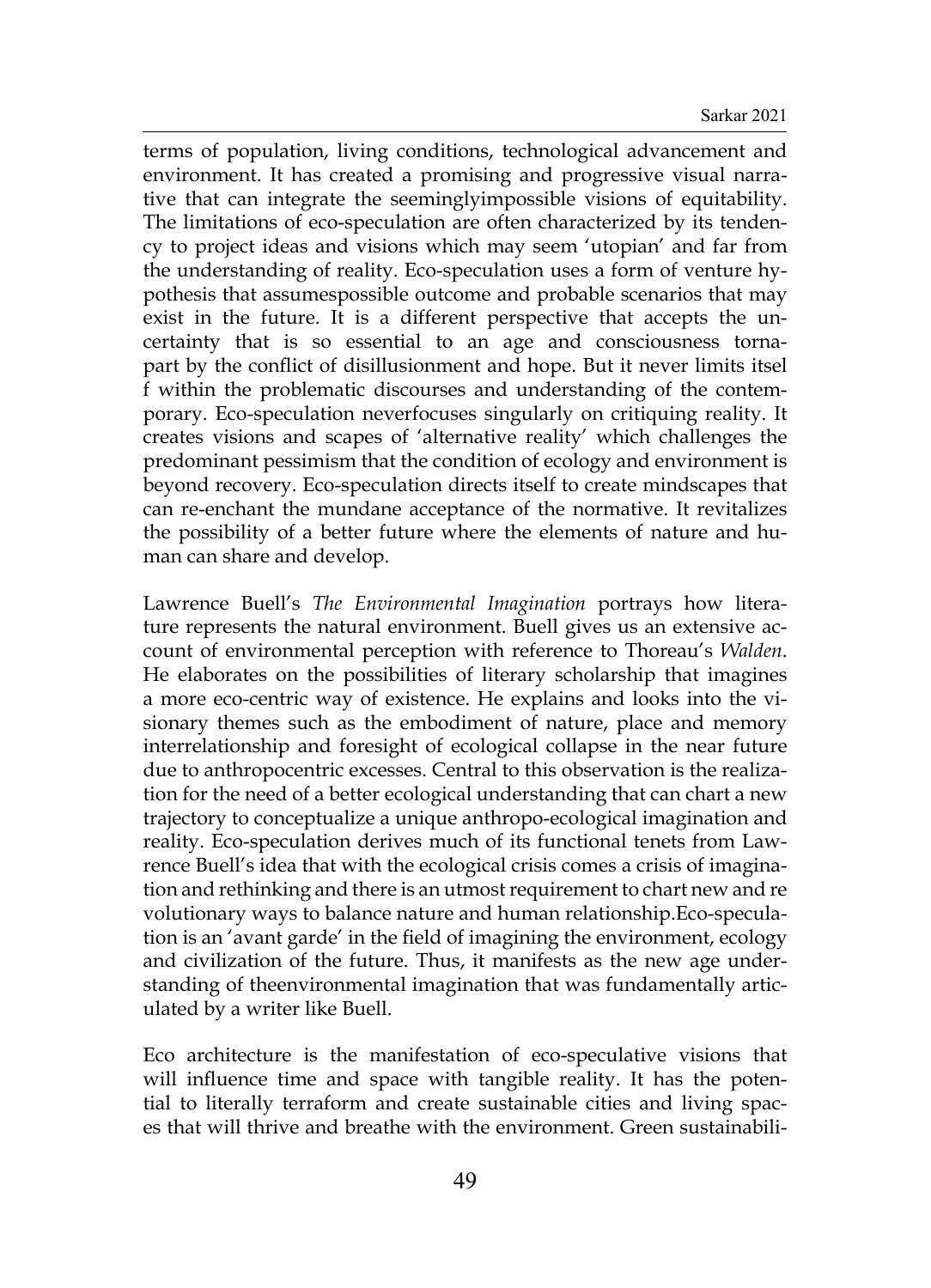#### IIS Univ.J.A. Vol.10 (2), 46-53 (2021)

ty architecture will transform the reality of 'manufactured landscapes'. It can erase the disposed, abandoned and extracted landscapes and create structures that will complement the living nature and instead of being an obstacle to the process of nature will act as the reinvigorating reservoir fo r nature. Simon Schama in his book, *Landscape and Memory* writes,

"For although we are accustomed to separate nature and human perception into two different realms, they are in fact indivisible. Before it can ever be a repose for the senses, landscape is a work of the mind. Its scenery is built up as much from strata of memory as from layers of rock" (Schama 7)

### **Dendrophilic Eco-Speculation**

Memory and embodiment are quintessential to the existence of green architecture. Dendrophilic ecospeculation can be understood as a new wave of speculating possible urban futures where construction of 'arcologies' will become the predominant form of architectural establishments. The word arcology, a portmanteau of architecture and ecology wasintroduced by Paolo Soleri in his book, *Arcology: The City in the Image of Man* (1969).Soleri elaborates on the concept of arcologies as a neo-natural phenomenon where architectures are considered as a vast biological entities, an organic extension of the human who are residing in it. Soleri explains that an arcological design should be conceptualized in a comprehensive manner so that it can house everything that makes human habitation possible. The structure must possess an advanced space management planning that can accommodate residential quarters, green zones, freight systems, water and power supply, transportation, reuse and recycling units and most importantly a functioning biodiversity where weather systems can be coordinated with human habitation, flora and fauna. It goes without saying that an . must be a multistoried structure; an expansive habitable sheltering construction that will divide three dimensional areas in several configurations of huge and medium subspaces. The arcology will be able to regulate its own weather and will have its own cityscape. Arcology bridges the distinction that rests between the structure of nature and the structure of humans. Arcology situates itself in such a position where ecology can be modified according to the living conditions of the humans.

If we observe Stefano Boeri's concept of 'vertical forest' we will find his attempt to recreate green cities that can harbor both human and nature. His architectural blueprint of the vertical forest primarily focuses on the idea of synthesis. Boeri's simulated structures are representative of the new determinants of eco-architectural designs and perception. There is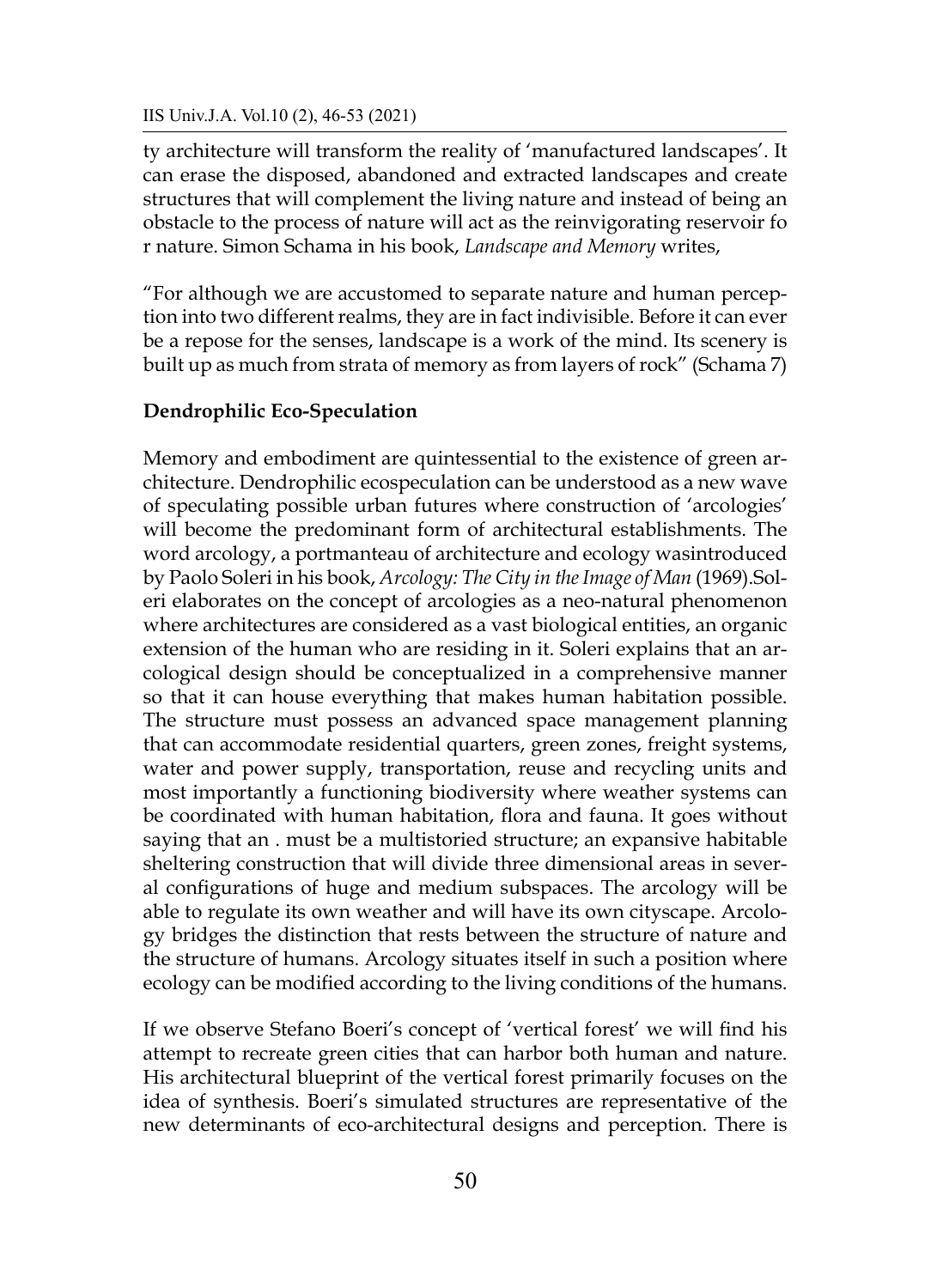an extension of huge overhanging balconies around the living quarters that are constructed to create ample space for agriculture and vegetation. These balconies can also provide area for the growth of trees with canopies that in turn adds to the beautification of the outer walls of the buildings. The contrast of concrete and greenery is maintained through the use of white stoneware that allows the presence of plants to be highlighted if it is seen from a distance. Vertical Forest stands as a living example of modern city structures that attempts to bridge the natural and the human. The Bosco Verticale or Vertical Forest project was influenced by Italo Calvino's novel, *The Baron in the Trees* (1957). In this novel the protagonist chooses to withdraw from his property and reside permanently in the trees amidst nature. Boeri's architectural marvel is located in Milan, Italy comprising of 11000 perennial plants, 900 trees and 5000 shrubs. This extensive vegetation and green-scape have improved the quality of air in the surrounding areas. This architecture has one of the most efficient ways of mitigating the increasing carbon di oxide in the district. The building's biodiversity consists of more than ninety flora species that can facilitate the growth of new fauna in the district. The canopies of the trees protect the building and its inhabitants from extreme climatic conditions. It is a very pro-ecological structure that has reinvigorated ideas of the neo-metropolises. It strives to achieve newer and bolder forms of life sustaining systems, an eco-polis that will become the future cities; proenvironmental in their own existence.

Vincente Callebaut has taken dimensional strides in creating simulations and blueprints of 'City Trees' that will harness energy and will be effective in modifying theliving experiences for humans. It is similar in its objective and ideas to Stefano Boeri's'vertical forest'. The blueprint of 'city trees' are created with the sole purpose of putting forward ecologically sustainable architectures. Like Boeri's 'Vertical Forest', Callebaut envisoned his architectural designs to curtail the unnecessary energy consumption. Most importantly, the project enhances the expansion of green zones in urban spaces that can help to reduce the carbon footprint in the cities. It is fascinating to observe how the juxtaposition of opposite elements like nature and urbanization can become so contradictorily coherent. Eco-architecture has landmarked itself as one of the most stirring modes of cultural reception. The study and analysis of eco- arc hitecture transcends textuality. It is a systemicdiscourse which foregroun ds materiality. As a futuristic effort that is still predominantly considered to be speculative and visionary, it constructs an apparently unreliable narrative in the most realistic way. It is very postmodern in its approach and entails the suspicion that postmodernism generates. Perhaps this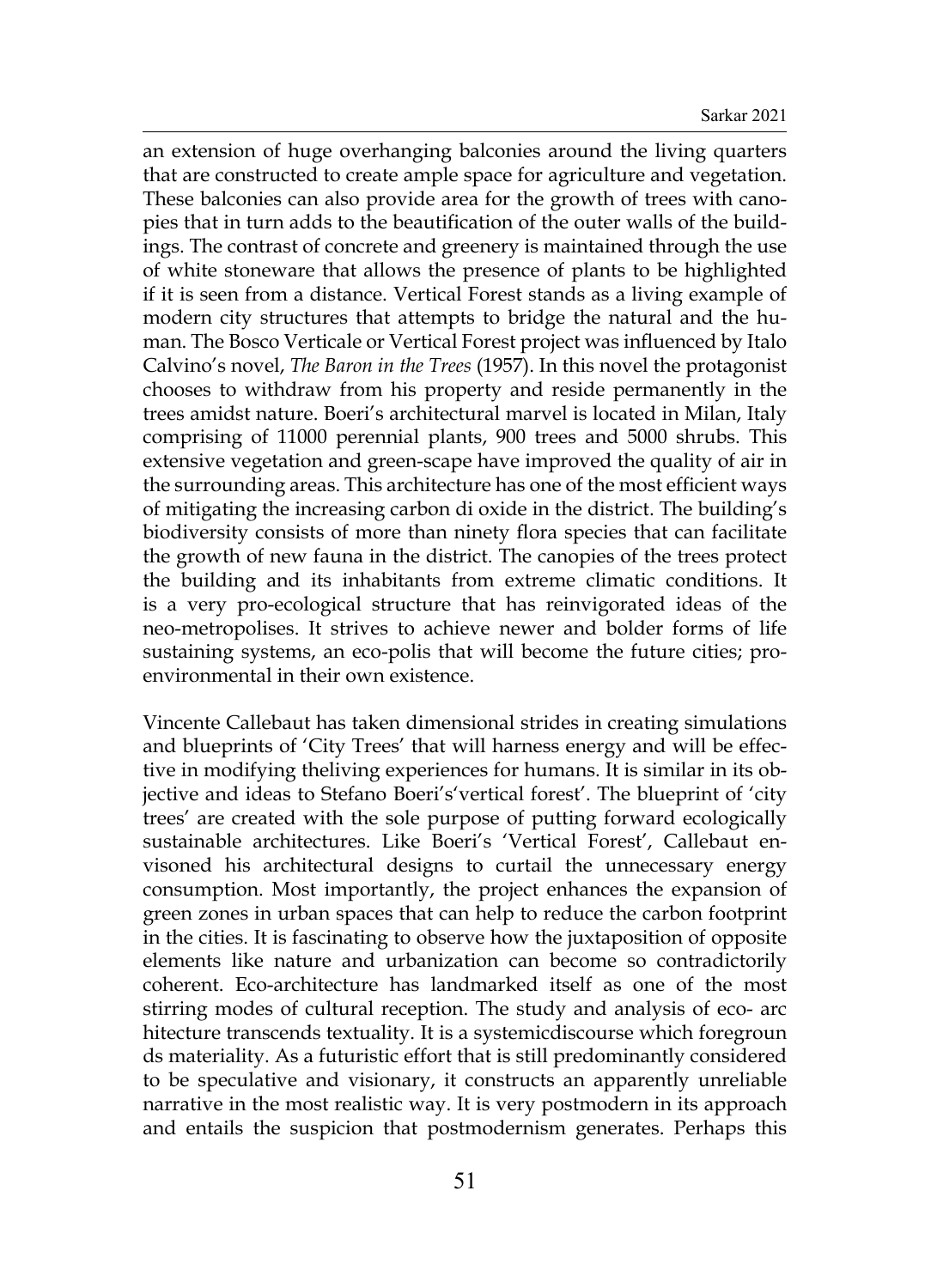IIS Univ.J.A. Vol.10 (2), 46-53 (2021)

apparent unreliability is the most significant principle that guides the functioning of eco-speculation. A powerful visual narrative like the ecoarchitectural designs can actually efface the materiality and transcend int o the questioning ofthe metaphysics of presence.

## **Urban-Nature**

In the prologue of his book, *Beyond Romantic Ecocriticism: Toward UrbanaturalRoosting* (2011) Ashton Nichols used a portmanteau word known as 'urbanature'. He elucidates the idea of 'urbanature' with reference to the 19<sup>th</sup> century painting that shows Mount Parnassus in Greece, considered to be sacred to the poets as the abode of the muses. The green architects who envision eco-districts and eco-polis in the future are instrumental in the extension of an imagination, a possibility that has persisted diachron ically. Hence the contemporary visions are somewhere interconnected to the memories from a distant past that had once speculated a future whic h can be characterised by 'urbanature'.

Eduardo Gudynas in his essay, 'Environmental Ethics in Latin America: In Search of aUtopian Vision' states the idea of a unified relationship that integrates research and praxis to provide a solution to the question of equitability. This integration can produce a draft for autopian vision that can help us advance on a path of reconciliation with natu re. He writes,

"Here is a challenge for our ideals and it is our duty to search for such a utopian vision and project."(Gudynas, 'Environmental Ethics in Latin America: In Search of Utopian Vision')

There are traces of such visionary sensibilities that has manifested itself in course of time. This very idea of speculating future that can be a tangible reality or a transcendentalrealization has passed through time, narratives and disciplines. It is deeply rooted in the history of ecological writing, criticism and theory. Hence the evolution of perspectives from'urbanature' to green sustainability architecture is a process of unpacking the intentions andconcerns of the anthropocene. Through this evolutionary process we can observe how humans are reacting to the major concerns of climate change and ecological crisis withchanging times and changing circumstances. Eco-speculation portrays anthropocene'sattempt to merge with the environment. It brings out the latent capacities of the human mindscape that can actually contribute to dimensional changes in the field of sustainable development and equitability.